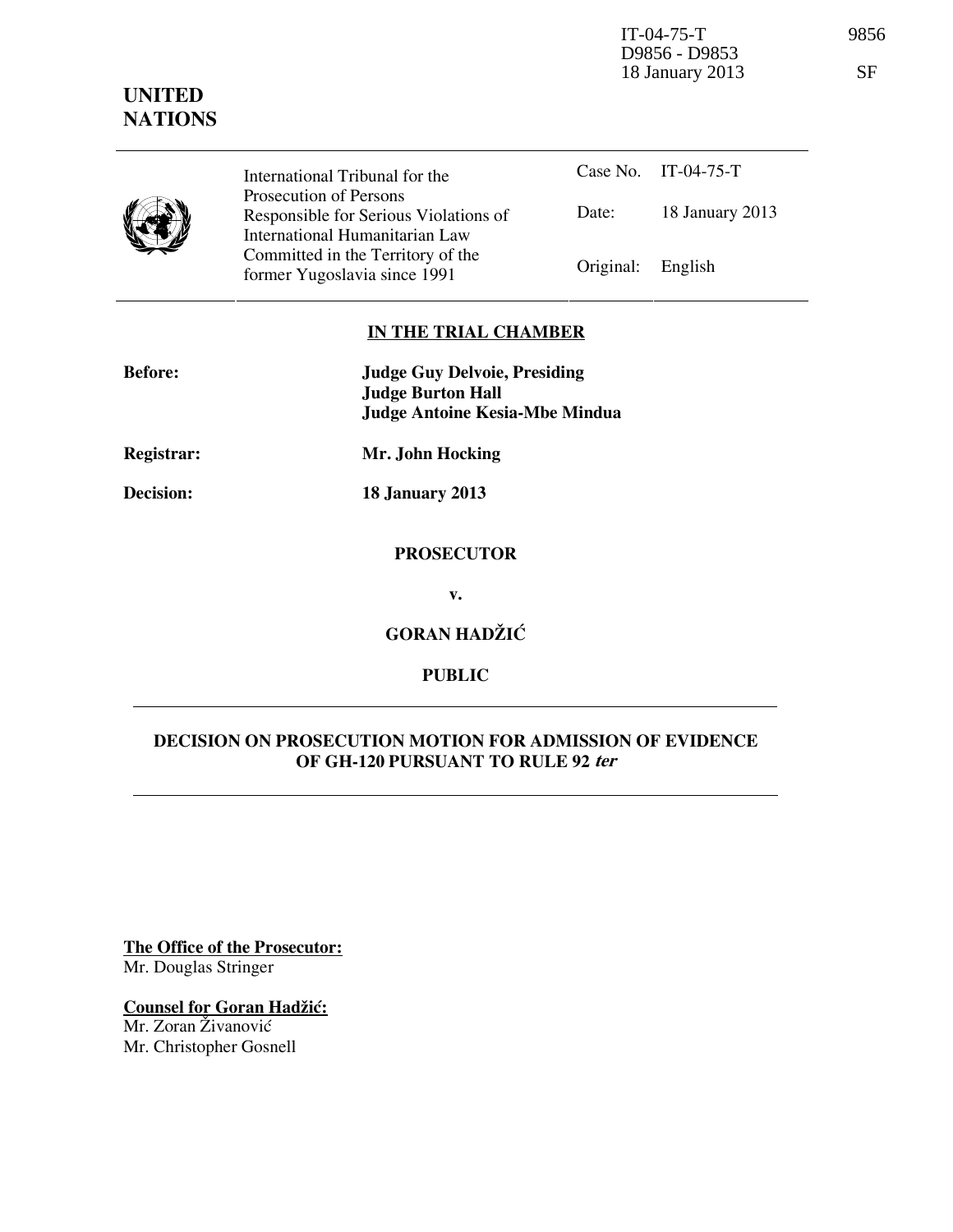1. **THIS TRIAL CHAMBER** of the International Tribunal for the Prosecution of Persons Responsible for Serious Violations of International Humanitarian Law Committed in the Territory of the former Yugoslavia since 1991 ("Tribunal") is seised of the "Prosecution Motion for Admission of Evidence Pursuant to Rule 92 *ter* (GH-120)", filed publicly with a public annex on 12 December 2012 ("Motion").

#### **A. Submissions**

2. In the Motion, the Prosecution requests the admission of the evidence of GH-120, pursuant to Rule 92 *ter* of the Rules of Procedure and Evidence of the Tribunal ("Rules"), arguing that the evidence is probative, relevant, and reliable and meets the requirements for admission under that Rule.<sup>1</sup> The Prosecution submits that admitting the evidence in this manner will enable it to present its case-in-chief in an efficient and expeditious manner, without compromising the fairness of the proceedings.<sup>2</sup> The Prosecution requests the admission of GH-120's ICTY testimony in *Prosecutor v. Mrkšić et al.* (Case No. IT-95-13/1)<sup>3</sup> and eight associated exhibits that, in its view, form an integral part of the witness's evidence. $4$ 

3. The Defence has no submissions on the Motion.<sup>5</sup>

#### **B. Applicable Law**

4. The main objective of Rule 92 *ter*—entitled "Other Admission of Written Statements and Transcripts"—is to ensure an effective and expeditious trial, while simultaneously ensuring and respecting the rights of the accused. The jurisprudence of the Tribunal has applied the Rule as permitting, by necessary inference, <sup>6</sup> the admission of exhibits where they accompany written statements or transcripts and form an "inseparable and indispensable" part of the evidence.<sup>7</sup> In order to satisfy this requirement, the document must be one without which the witness's testimony would

 $\overline{a}$ 

 $<sup>1</sup>$  Motion, paras 1, 3-4.</sup>

<sup>&</sup>lt;sup>2</sup> Motion, para. 1.

<sup>&</sup>lt;sup>3</sup> In paragraphs 2 and 8 of the Motion, the Prosecution refers to a proposed Rule 92 ter statement, but it appears that there is no statement being submitted and that the Prosecution is referring to the witness's prior testimony in *Mrkšić et al.*

 $^4$  Motion, paras 4-5.<br> $^5$  Email from Defence to Trial Chamber, 14 December 2012.

<sup>6</sup> *Prosecutor v. Stanišić and Župljanin*, Case No. IT-08-91-T, Decision on Prosecution's Motions for Admission of Evidence Pursuant to Rule 92 *ter* (ST012 and ST019), 29 September 2009 (confidential) ("*Stanišić and Župljanin* Decision"), para. 18; *Prosecutor v. Prlić et al.*, Case No. IT-04-74-T, Decision on the Application of Rule 92 *ter* of the Rules, 25 June 2007, p. 2; *Prosecutor v. Delić*, Case No. IT-04-83-T, Decision on Prosecution Motion to Admit Written Witness Statements under Rule 92 *ter*, 27 September 2007, para. 10.

<sup>&</sup>lt;sup>7</sup> Stanišić and Župljanin Decision, para. 18; Prosecutor v. Lukić and Lukić, Case No. IT-98-32/1-T, Decision on Confidential Prosecution Motion for the Admission of Prior Testimony with Associated Exhibits and Written Statements of Witnesses Pursuant to Rule 92 ter, 9 July 2008 ("Lukić and Lukić Decision"), para. 15; *Prosecutor v. Ljubičić*, Case No. IT-00-41-PT, Decision on Prosecution's Motion for Admission of Transcripts Pursuant to Rule 92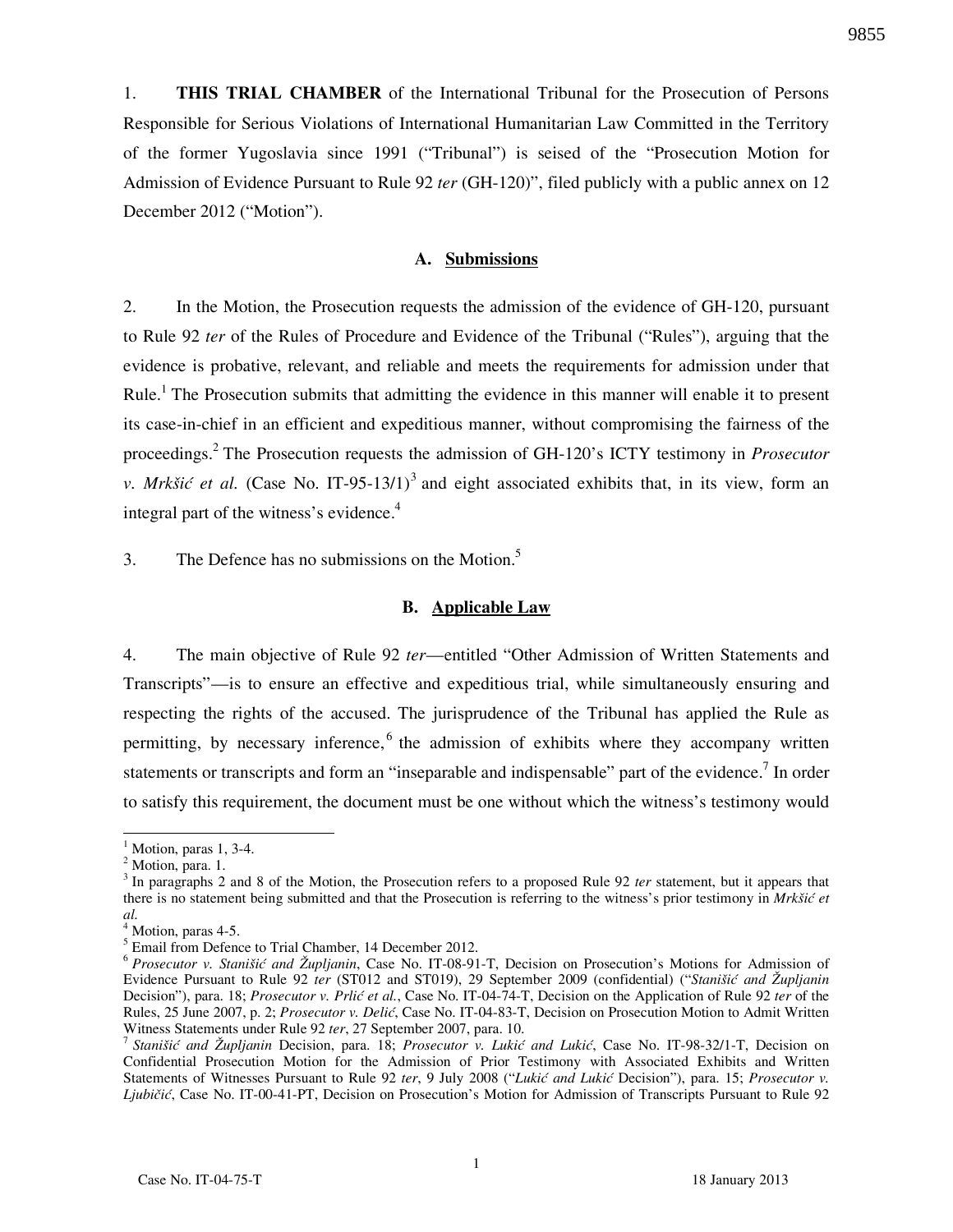become incomprehensible or of lesser probative value.<sup>8</sup> Moreover, the evidence sought to be admitted, whether a written statement or a transcript of oral testimony, must fulfil the general requirements of admissibility of Rule 89(C): the proposed evidence must be relevant and have probative value.<sup>9</sup>

#### **C. Discussion**

5. GH-120's proposed Rule 92 *ter* package contains information about, *inter alia,* (a) the JNA's alleged attack on Vukovar and conditions of life during the siege; (b) the various warring parties including the JNA, Serb paramilitaries, and the ZNG; (c) the alleged destruction of Vukovar and its hospital; (d) the surrender of Vukovar on 18 November 1991; and (e) the alleged deportation of the population of Mitnica to Sremska Mitrovica prison in Serbia and the alleged conditions of detention there. The Trial Chamber takes into account that the witness will appear before the Chamber and be available for cross-examination. The tendered associated exhibits are discussed in the witness's prior testimony and form an inseparable and integral part of her evidence. The Trial Chamber finds that the evidence is relevant, has probative value, and is appropriate for admission pursuant to Rules 89(C) and 92 *ter*.

### **D. Disposition**

6. Accordingly, the Trial Chamber, pursuant to Rules 54, 89(C), and 92 *ter* of the Rules, hereby

(a) **DECIDES** that the evidence of GH-120 is appropriate for admission into evidence; and

 $\overline{a}$ 

*bis* (D) of the Rules, 23 January 2004, p. 3; *Prosecutor v. Đorđević*, Case No. IT-05-87/1-T, Decision on Prosecution's Motion for Admission of Evidence Pursuant to Rule 92 *ter*, 10 February 2009 ("*Dorđević* Decision"), para. 5.

<sup>&</sup>lt;sup>8</sup> Stanišić and Župljanin Decision, para. 18; Lukić and Lukić Decision, para. 15; *Prosecutor v. Stanišić and Simatović*, Case No. IT-03-69-T, Decision on Prosecution's Motion for the Admission of Written Evidence of Witness Slobodan Lazarevi} Pursuant to Rule 92 *ter* with Confidential Annex, 16 May 2008, para. 19; *Prosecutor v. Haraqija and Morina*, Case No. IT-04-84-R77.4, Decision on Prosecution Motion for Admission of Evidence Pursuant to Rule 92 *bis* and/or 92 ter, 2 September 2008 ("*Haraqija and Morina* Decision"), para. 12; *Dordević* Decision, para. 5.